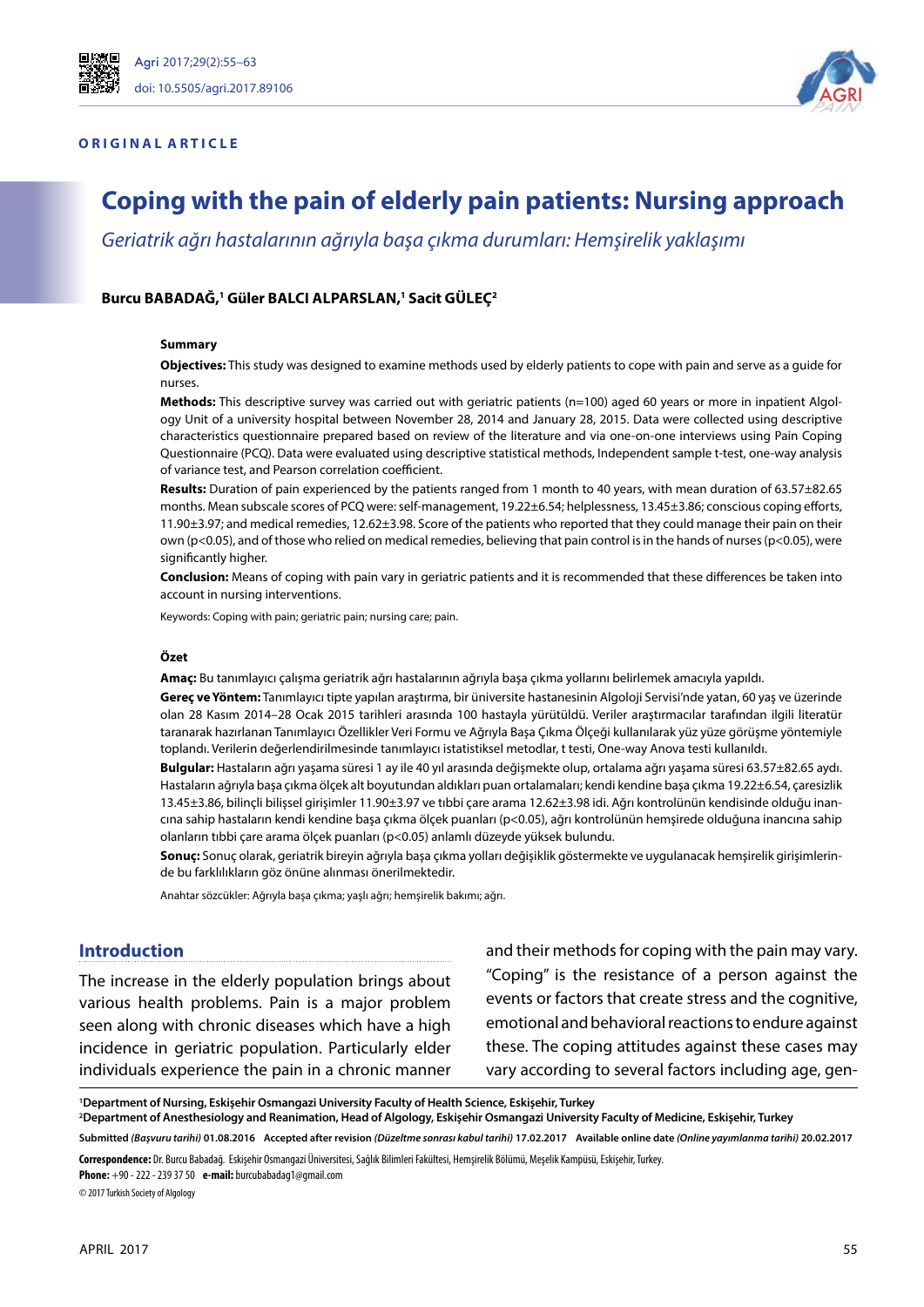

der, culture and disease and are unique for each individual.<sup>[1,2]</sup> The concept of coping becomes more important particularly in the elderly. Coping with the pain also refers to the management of pain. Besides the pharmacological pain management methods, behavioral and cognitive therapies can also be used to manage the pain.<sup>[3,4]</sup> Many elderly individuals are also inclined to non-pharmacological methods of pain management. Nurses have an important role in informing and guiding the elderly about such appropriate methods as exercise, relaxation, acupuncture, music therapy and spiritual interventions.[5]

Several previous studies have reported the differences in the methods for coping with the pain among patients with chronic pain.<sup>[6]</sup> There are also some studies demonstrating the coping status of the elderly individuals with the pain. Among the commonly used methods for coping with pain are analgesic use, cognitive methods, (spiritual activities, praying, worship, etc.), activity limitation, resting and distraction.<sup>[7,8]</sup> On the other hand, Benyon et al. (2013) have suggested that catastrophizing the pain is a predisposing factor for the increased pain severity and inability.<sup>[9]</sup> Both pharmacological and non-pharmacological methods should be used for the management of pain in the elderly. Nonpharmacological methods include distraction (for example; watching TV or talking on the phone), position changes, behavioral therapy, music therapy and relaxation.[5] Nurses have several roles and functions such as giving education, counseling, guiding, comforting, and being an administrator, caregiver and rehabilitative. Nurses should guide the elderly patients who experience pain by using these roles. [10,11] In other several studies, it has been found that nurses are effective in the pain management.<sup>[5,12,13]</sup> In conclusion, nurses should know the methods of elder individuals for coping with the pain in order to help them to cope with the pain.

Several studies have reported that geriatric individuals have difficulties in coping with the pain.[8,14] Identification of these difficulties and knowing the coping methods used by elder individuals are of much importance in order for nurses to manage the pain much better. Therefore, this study was planned as a guide for nurses in order to define the coping methods of elderly pain patients.

# **Materials and Methods**

This is a descriptive study carried out to determine the coping methods of elderly pain patients. The study was conducted on 100 inpatients in the Algology Clinic of a University Hospital between November 28, 2014 and January 28, 2015. The patients were 60 years or over, having non-malignant pain, no psychiatric disorder or no loss of consciousness due to a drug or disease, no communication problem, agreeing to participate in the study, and having at least two hours past after any intervention.[15] The data were collected by one-on-one interview method and after obtaining informed consent. The study was approved by the Eskişehir Osmangazi University Faculty of Medicine Clinical Research Ethics Board (Number: 80558721/311, Decision No: 01) and by obtaining the informed consent form from the patients and the consent for using the scales.

### **Data collection**

#### **Measures**

The Descriptive Characteristics Data Form prepared by the researchers by scanning the literature and the Pain Coping Questionnaire<sup>[6,16-18]</sup> were used for collecting the data.

### **Descriptive Characteristics Data Form**

The form was prepared by the researchers by scanning the available literature.<sup>[6,16,17]</sup> It consists of 11 items about sociodemographic characteristics including age, gender, marital status, residence, educational status, employment status and medical diagnosis and 14 items about the pain including pain severity and the site of pain.

### **Pain Coping Questionnaire**

The Pain Coping Questionnaire (PCQ) was developed in 1992 by Kleinke in order to determine the pain-related emotions and behaviors.<sup>[16,18]</sup> The reliability and validity studies were carried out in 1996 by Karaca et al. and the questionnaire was adapted then into Turkish.[6] This questionnaire evaluates the methods to cope with organic and psychogenic pain in patients with chronic pain. It consists of 4 subscales: Self-management, Helplessness, Conscious Coping Attempts and Medical Remedies. There is no cut-off value for the scores. The minimum possible score is "0" for all subscales and the maximum possible score is "36" for Self-management, "24" for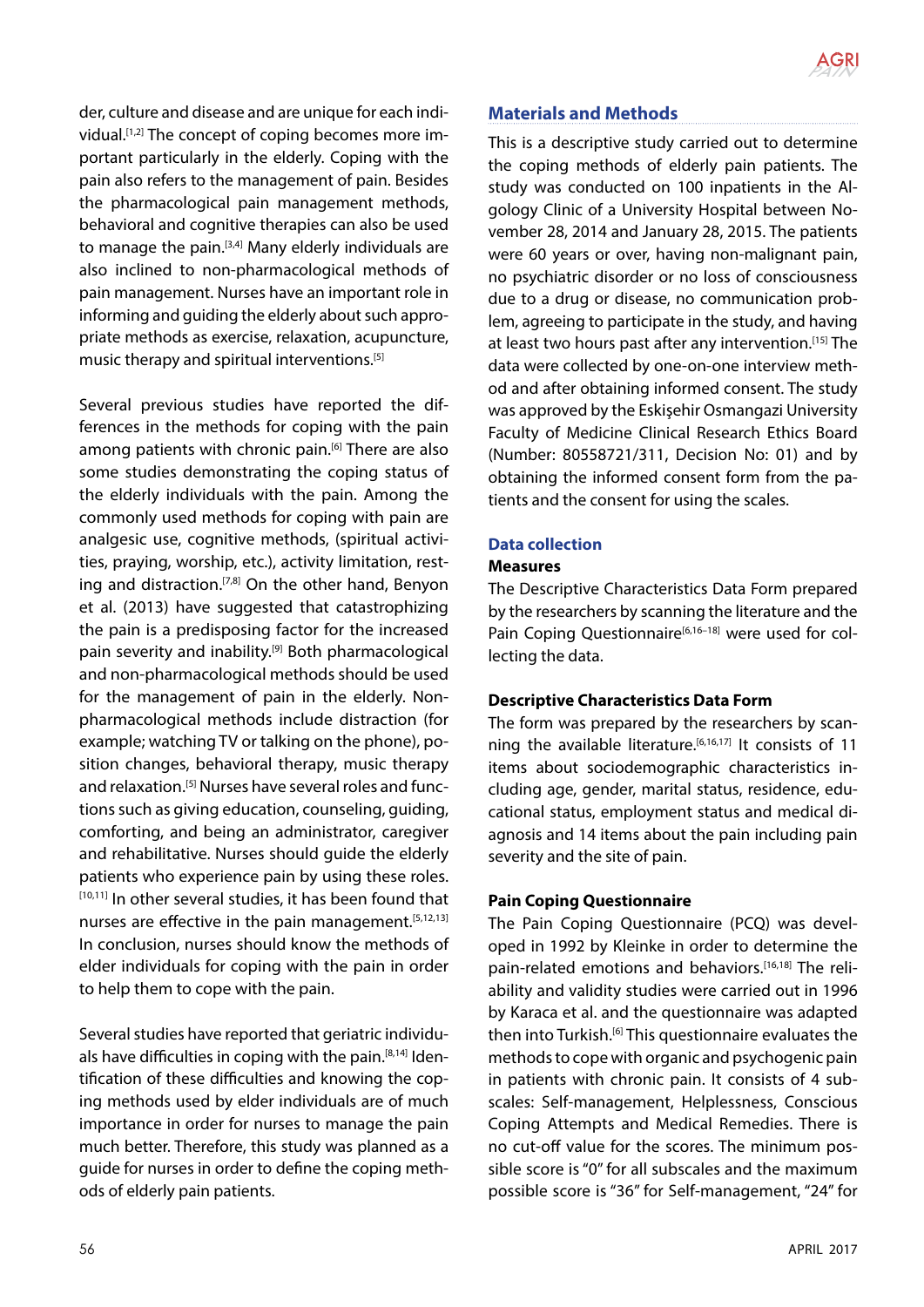Helplessness and Conscious Coping Attempts, and "27" for Medical Remedies subscales. The reliability studies for the questionnaire yielded an internal consistency of 0.75 determined by cronbach alpha coefficient.[6]

### **Statistical Methods**

The data were analyzed by using IBM SPSS Statistics 21.0 package program. Descriptive statistical methods (mean, standard deviation, numbers and percentage) were used for the analysis of the data. Independent sample t test, One way Anova test and Pearson correlation test were used for normally distributed data. p<0.05 was considered as significant.

### **Results**

### **Sociodemographic Characteristics**

The age of the participants ranged from 60 to 87 years with a mean age of 67.26±6.43 years. Of the patients, 74.0% were female, 77.0% were married and 72.0% were primary school graduates. On the other hand, 40.0% of the patients reported their income level to meet their expenses, 93.0% was unemployed and all (100%) had social insurance. Of the participants, 91.0% were living at home with the spouse and children and 98.0% reported that they get social support from their family outside the hospital. On the other hand, 88.0% had a diagnosis of musculoskeletal disease and 78.0% were using nonsteroidal anti-inflammatory drugs (NSAIDs) for the pain management (Table 1).

### **Pain-Related Characteristics**

Of the geriatric patients, 93.0% had a pain resulting from other causes with 97.8% of these patients reporting that they have been treated for this complaint. Moreover, 81.0% reported that there are individuals close to them experiencing pain. The pain was in the back or lumbar region in 36.0% and was severe in 39.0% of the patients. The duration of the pain ranged from 1 month to 40 years with a mean duration of 68.57±82.65 months. The most common treatment program was radiofrequency (51.0%). The duration of the treatment ranged from 1 month to 15 years with a mean duration of 27.49±33.30 months. Of the patients, 76.0% were satisfied from the treatment. 74.0% of the patients believed that the pain is controlled by the God and 88.0% of the patients reported the other person helping the pain manage-

### **Table 1.** Sociodemographic characteristics (n=100)

|                                      | n  | $\frac{0}{2}$ a |
|--------------------------------------|----|-----------------|
| Gender                               |    |                 |
| Female                               | 74 | 74.0            |
| Male                                 | 26 | 26.0            |
| <b>Marital status</b>                |    |                 |
| Married                              | 77 | 77.0            |
| Unmarried                            | 23 | 23.0            |
| <b>Educational status</b>            |    |                 |
| <b>Illiterate</b>                    | 9  | 9.0             |
| Only-literate                        | 4  | 4.0             |
| Primary school graduate              | 72 | 72.0            |
| Secondary school graduate            | 10 | 10.0            |
| Highschool or over                   | 5  | 5.0             |
| Income level                         |    |                 |
| Income is lower than expenses        | 31 | 31.0            |
| Income meets the expenses            | 40 | 40.0            |
| Income is higher than expenses       | 29 | 29.0            |
| <b>Employment status</b>             |    |                 |
| Employed <sup>b</sup>                | 7  | 7.0             |
| Unemployed <sup>c</sup>              | 93 | 93.0            |
| Households                           |    |                 |
| Living alone                         | 9  | 9.0             |
| Spouse/children                      | 91 | 91.0            |
| Social support outside the hospital  |    |                 |
| Family                               | 98 | 98.0            |
| Relatives, friends, neighbors        | 2  | 2.0             |
| Medical diagnosis                    |    |                 |
| Musculoskeletal disease <sup>d</sup> | 88 | 88.0            |
| Neuralgiar <sup>e</sup>              | 8  | 8.0             |
| Migraine                             | 4  | 4.0             |
| Drugs in use for pain management     |    |                 |
| <b>NSAIDs</b>                        | 78 | 78.0            |
| Opioids                              | 8  | 8.0             |
| Adjuvant Drugs <sup>f</sup>          | 50 | 50.0            |

<sup>a</sup>Percent of the sum of the column; bWorker, cervant, shopkeeper, farmer; 'Housewife, retired, unemployed; <sup>d</sup>Lumbar discopathy, cervical discopathy, arm-shoulder pain, frozen shoulder, tarsal tunnel syndrome, carpal tunnel syndrome, fibromyalgia, gonarthrosis, ankylosing spondilitis, post-laminectomy syndrome; <sup>e</sup>Trigeminal neuralgia, atypical fascial pain, pudental neuralgia, neuropathic pain; f Antidepressants, anxiolytics, anticonvulsants, myorelaxing agents, immunosuppresives.

ment as the physician. Of the patients, 95.0% reported that they have knowledge about the pain with the most common source is neighbors and friends (44.6%). However, 82.1% reported that this information is inadequate (Table 2).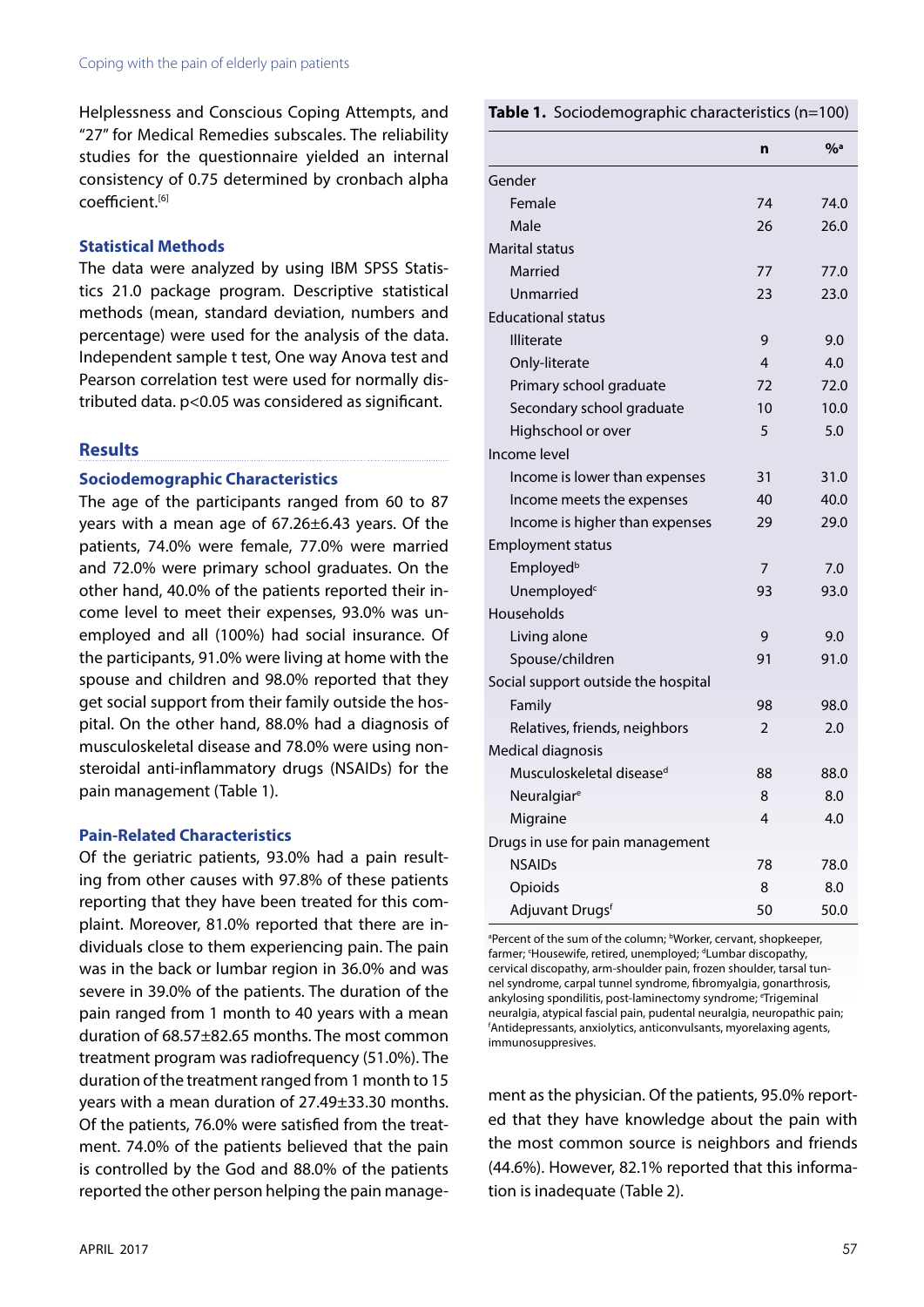

#### **Table 2.** Pain-related characteristics (n=100)

|                                                        | n              | %        |
|--------------------------------------------------------|----------------|----------|
| Site of pain                                           |                |          |
| Back/lumbar region                                     | 36             | 36.0     |
| Head-neck                                              | 11             | 11.0     |
| Arm-shoulder                                           | 20             | 20.0     |
| Leg-knee                                               | 29             | 29.0     |
| Other <sup>a</sup>                                     | 4              | 4.0      |
| Pain severity                                          |                |          |
| Mild                                                   | 5              | 5.0      |
| Moderate                                               | 15             | 15.0     |
| Severe                                                 | 39             | 39.0     |
| Very severe                                            | 31             | 31.0     |
| Intolerable                                            | 10             | 10.0     |
| Pain control is <sup>b</sup>                           |                |          |
| In the individual                                      | 20             | 20.0     |
| In the nurse                                           | 4              | 4.0      |
| In the physician                                       | 45             | 45.0     |
| In God                                                 | 74             | 74.0     |
| Other persons helping the pain management <sup>b</sup> |                |          |
| Physician                                              | 88             | 88.0     |
| Family                                                 | 48             | 48.0     |
| <b>Nurse</b>                                           | 15             | 15.0     |
| Friends-neighbors                                      | $\overline{2}$ | 2.0      |
| Information about the pain                             |                |          |
| Yes                                                    | 95             | 95.0     |
| <b>No</b>                                              | 5              | 5.0      |
| Source of information <sup>b</sup>                     |                | $n = 95$ |
| Neighbors-friends                                      |                | 47 44.6  |
| Media                                                  | 46             | 43.7     |
| Physician                                              | 31             | 29.4     |
| Nurse                                                  | 14             | 13.3     |
| Other healthcare personnel                             | 3              | 2.8      |
| Adequacy of the information obtained <sup>c</sup>      |                | $n=95$   |
| Yes                                                    | 17             | 17.9     |
| No                                                     | 78             | 82.1     |

<sup>a</sup>Chest, hand-wrist feet; <sup>b</sup>More than one choice was marked; 'Only the patients having information about the pain were included (n=95).

#### **Pain Coping Questionnaire Scores**

The mean scores on the subdimensions of PCQ were 19.22±6.54 for self-management, 13.45±3.86 for helplessness, 11.90±3.97 for conscious coping attempts and 12.62±3.98 for medical remedies (Table 3).

#### **The Correlation Between Subscores of PCQ**

Self-management subscore was strongly positively

#### **Table 3.** Subscores on the Pain Coping Questionnaire

| <b>PCQ</b>                | Min. | Max.  | <b>Mean</b> ±SD |
|---------------------------|------|-------|-----------------|
| Self-management           | 3.00 | 35.00 | $19.22 \pm .65$ |
| Helplessness              | 4.00 | 22.00 | $13.45 + .38$   |
| Conscious coping attempts | 3.00 | 23.00 | $11.90 \pm .39$ |
| Medical remedies          | 3.00 | 23.00 | $12.62 \pm .39$ |

Min.: Minimum; Max.: Maximum; SD: Standard deviation.

correlated with the conscious coping attempts subscore (p<0.001, r=.798) and weakly negatively correlated with the helplessness subscore (p<0.001, r=-.432). On the other hand, helplessness subscore was strongly positively correlated with the medical remedies subscore (p<0.01, r=.340). There was a weak positive correlation between conscious coping attempts and medical remedies subscores (p<0.05, r=.278) (Table 4).

### **Comparison of the Sociodemographic Characteristics with PCQ subscores**

Subscores for medical remedies was significantly higher in female patients compared to male patients (p<0.05); however, there was no other significant difference between the PCQ subscores and sociodemographic characteristics. The subscores for self-management were significantly higher in patients using NSAIDs compared to those not using and were also significantly higher in patients not using opioids compared to those using (p<0.05). There was a significant difference between the diagnosis of the patients and self-management (p<0.05), conscious coping attempts (p<0.01) and medical remedies (p<0.01) subscores. Multiple comparisons showed that the difference is more obvious in the neuralgia and musculoskeletal disease patient groups. Self-management, conscious coping attempts and medical remedies subscores were significantly lower in patients with neuralgia compared to those with musculoskeletal disease (p<0.01 for each).

### **Comparison of Pain-Related Variables with PCQ Subscores**

There was a significant difference between the site of pain and self-management subscore (p<0.05), conscious coping attempts subscore (p<0.05) and medical remedies subscore (p<0.01). When the difference between the sites of pain is analyzed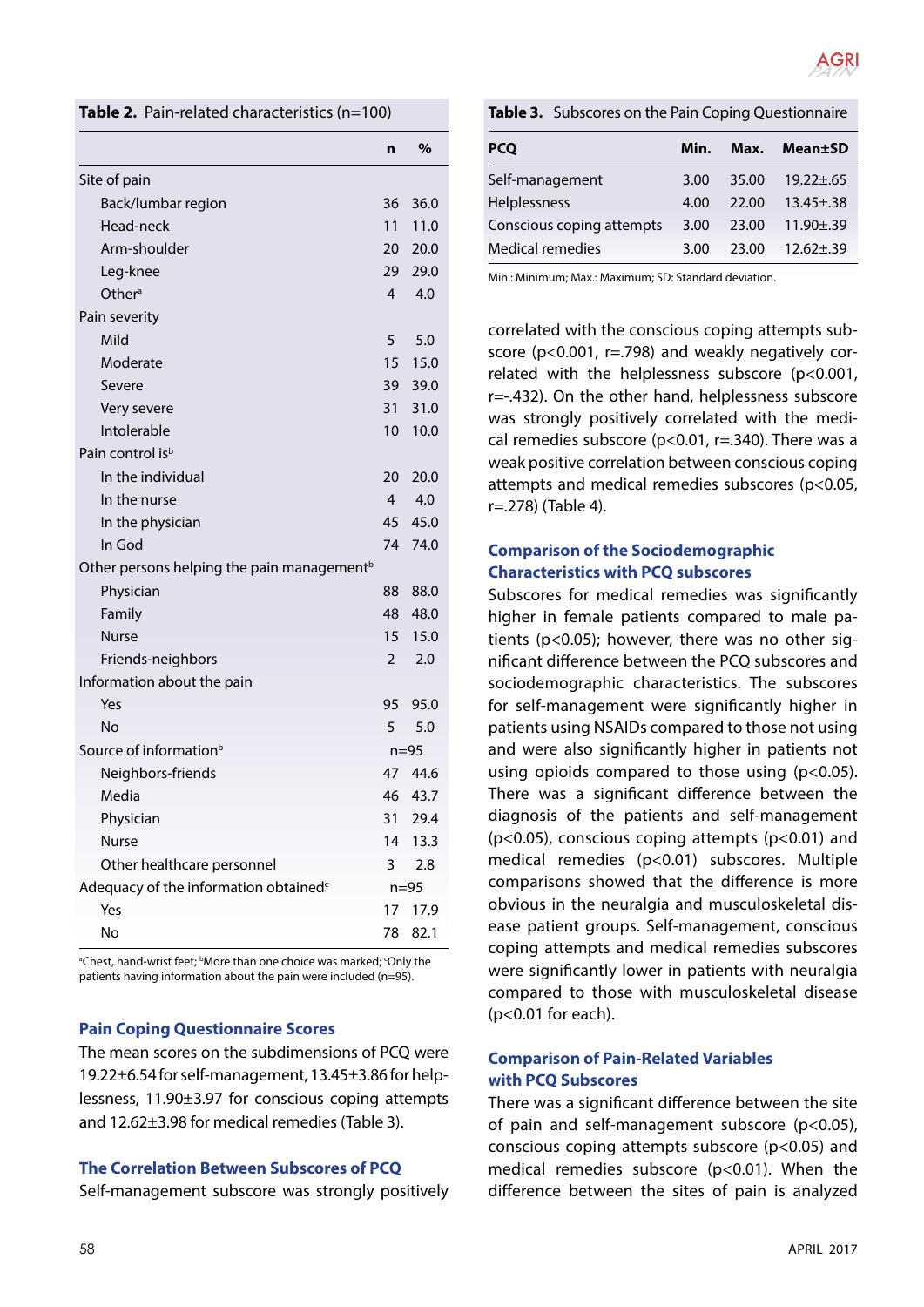|  | Table 4. Correlation between the PCQ subscores |  |  |  |
|--|------------------------------------------------|--|--|--|
|--|------------------------------------------------|--|--|--|

| <b>Variables</b>          | Self-management |          | Helplessness Conscious coping attempts | <b>Medical remedies</b> |
|---------------------------|-----------------|----------|----------------------------------------|-------------------------|
| Self-management           |                 |          |                                        |                         |
| r                         |                 |          |                                        |                         |
| p                         |                 |          |                                        |                         |
| Helplessness              |                 |          |                                        |                         |
| r                         | $-432***$       |          |                                        |                         |
| p                         | < 0.001         |          |                                        |                         |
| Conscious coping attempts |                 |          |                                        |                         |
| r                         | .798***         | $-185$   |                                        |                         |
| р                         | < 0.001         | .066     |                                        |                         |
| Medical remedies          |                 |          |                                        |                         |
| r                         | .004            | $.340**$ | $.278*$                                |                         |
| р                         | .965            | .001     | .005                                   |                         |

\*p<0.05; \*\*p<0.01; \*\*\*p<0.001.

in terms of multiple comparison, there have been found a significant difference in that the subscores of self-management and medical remedies are significantly lower (p<0.05 for each) while conscious coping attempts subscore is significantly higher for patients having pain in the head-neck regions compared to those having in the back-lumbar region (Table 5). There was a significant difference between the pain severity and self-management subscore (p<0.05) and heplessness subscore (p<0.001). According to the multiple comparisons, the self-management subscore was significantly higher in patients having moderate pain compared to those having mild, very severe and intolerable pain (p<0.05). The helplessness subscore was found to be significantly higher in patients having severe and very severe pain compared to those having mild and moderate pain (p<0.05) (Table 5). The self-management subscore was significantly lower in patients who had previously received a treatment for pain and medical remedies score was significantly higher in patients satisfied from the treatment (p<0.05). The self-management subscore was significantly higher in patients believing that the control of pain is in the hands of himself/herself (p<0.05) and medical remedies subscore was significantly higher in patients believing that the control of pain is in the nurse ( $p$ <0.01). On the other hand, conscious coping attempts subscore was significantly higher in geriatric patients who had received information about pain compared to those who had not (p<0.05) (Table 5).

#### **Discussion**

#### **Pain Coping Questionnaire Scores**

According to the Pain Coping Questionnaire subscores given in Table 3, the self-management subscore is associated with getting away from negative thoughts, exercises, communication skills, relaxation programs and pain-related education.<sup>[19]</sup> The helplessness subscore is associated with selective abstraction, over-generalizing and cognitive distortions related to the personalization.<sup>[18]</sup> It is defined as the inability to cope with the pain effectively. Catastrophizing is defined as the feeling of having a disaster.<sup>[19]</sup> The subscore of conscious coping attempts focuses on the cognitive methods and are associated with cognitive coping methods with the pain such as distraction, re-interpretation of the pain and daydreaming.<sup>[6]</sup> The subscore of medical remedies is associated with the coping method with the pain by using medical therapy.[18]

In our study carried out on elder individuals, conscious coping attempts subscore increased and helplessness subscore decreased with the increasing self-management subscore (Table 4). Previous studies have concluded that individuals with long-term pain and no pain control feel themselves helpless and have problems in coping with the pain.[12,20,21] Lapierre et al. (2015) Most of the patients with chronic disease want to die with 57.9% having arthritis or rheumatoid disease. The authors concluded that especially the patients with painful chronic disease (for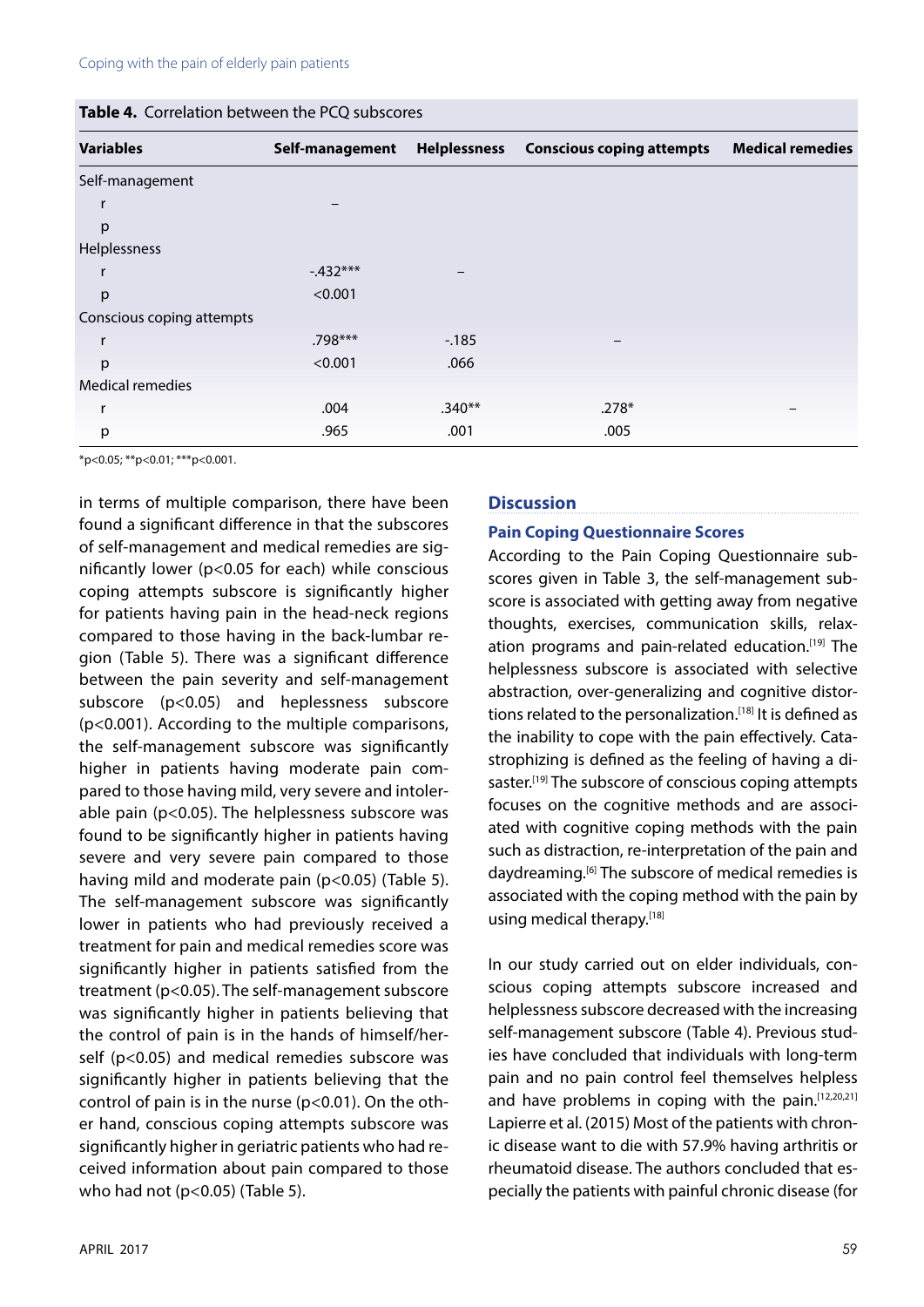

| <b>Pain Coping Questionnaire</b>                            |                  |                     |                                                   |                  |
|-------------------------------------------------------------|------------------|---------------------|---------------------------------------------------|------------------|
| <b>Subscales</b>                                            | Self-management  | <b>Helplessness</b> | <b>Conscious coping attempts Medical remedies</b> |                  |
|                                                             | <b>Mean</b> ±SD  | <b>Mean±SD</b>      | <b>Mean±SD</b>                                    | <b>Mean±SD</b>   |
| Site of pain*                                               |                  |                     |                                                   |                  |
| Back-lumbar                                                 | 19.05±6.65       | 14.36±3.88          | $8.18 \pm 3.40$                                   | 13.69±4.30       |
| Head-neck                                                   | $14.63 \pm 6.56$ | 14.09±3.56          | 12.50±4.33                                        | $9.00 \pm 4.00$  |
| Arm-shoulder                                                | 18.20±5.24       | 12.80±3.31          | $11.35 \pm 3.43$                                  | 13.60±3.37       |
| Leg-knee                                                    | $21.41 \pm 6.63$ | 13.03±4.14          | 12.79±3.51                                        | 12.17±3.40       |
| Other                                                       | 22.50±4.65       | $9.75 \pm 3.09$     | 13.00±2.44                                        | $11.25 \pm 1.70$ |
| p/F                                                         | p=.034/F=2.721   | p=.141/F=1.774      | p=.011/F=3.471                                    | p=.006/F=3.819   |
| Pain severity*                                              |                  |                     |                                                   |                  |
| Mild                                                        | 19.20±5.40       | $10.60 \pm 5.94$    | 12.00±2.91                                        | 14.40±2.70       |
| Moderate                                                    | 23.73±4.54       | $10.33 \pm 3.53$    | 14.46±2.77                                        | $11.13 \pm 3.85$ |
| Severe                                                      | 19.30±6.25       | $13.28 \pm 3.03$    | $11.48 \pm 3.61$                                  | 12.94±4.21       |
| Very severe                                                 | 17.93±6.51       | 15.48±3.64          | 11.38±4.54                                        | 12.83±4.00       |
| Intolerable                                                 | 16.10±8.27       | 13.90±3.24          | 11.20±4.54                                        | 12.00±3.68       |
| p/F                                                         | p=.028/F=2.853   | p<.001/F=6.509      | p=.108/F=1.952                                    | p=.458/F=.916    |
| <b>Previous treatment</b><br>for pain**                     |                  |                     |                                                   |                  |
| Yes                                                         | $18.93 \pm 6.38$ | $13.60 \pm 3.79$    | $11.84 \pm 3.92$                                  | 12.80±4.05       |
| <b>No</b>                                                   | 27.25±1.70       | 11.50±5.06          | 15.50±2.08                                        | 10.75±2.98       |
| p/F                                                         | p=.011/F=4.177   | p=.286/F=.718       | p=.069/F=1.704                                    | p=.320/F=.684    |
| <b>Satisfaction from</b><br>the treatment**                 |                  |                     |                                                   |                  |
| Yes                                                         | 19.00±6.47       | 13.30±3.67          | 11.97±4.06                                        | $13.01 \pm 4.07$ |
| <b>No</b>                                                   | 19.65±6.60       | 13.47±4.31          | $11.52 \pm 3.62$                                  | $11.13 \pm 3.50$ |
| p/F                                                         | p=.675/F=.019    | p=.851/F=.2.531     | p=.634/F=1.164                                    | p=.048/F=.431    |
| Control of the pain is in the<br>hands of himself/herself** |                  |                     |                                                   |                  |
| Yes                                                         | 21.85±7.06       | 12.40±4.04          | 12.90±4.17                                        | 13.20±3.88       |
| No                                                          | 18.56±6.28       | $13.71 \pm 3.79$    | $11.65 \pm 3.90$                                  | 12.47±4.02       |
| p/F                                                         | p=.044/F=.542    | p=.175/F=.014       | p=.210/F=.046                                     | p=.470/F=.434    |
| <b>Control of the pain is</b><br>in the nurse**             |                  |                     |                                                   |                  |
| Yes                                                         | 20.00±15.29      | $16.00 \pm 2.16$    | 14.00±8.04                                        | $18.25 \pm 2.06$ |
| No                                                          | 19.18±6.09       | 13.34±3.88          | $11.81 \pm 3.76$                                  | 12.38±3.88       |
| p/F                                                         | p=.809/F=21.142  | p=.179/F=.1.991     | p=.283/F=9.241                                    | p=.003/F=2.325   |
| <b>Having information</b><br>about pain**                   |                  |                     |                                                   |                  |
| Yes                                                         | 19.51±6.40       | $13.41 \pm 3.80$    | $12.12 \pm 3.88$                                  | $12.53 \pm 4.00$ |
| No                                                          | 14.66±7.63       | 14.00±5.05          | $8.33 \pm 3.98$                                   | 14.00±3.74       |
| p/F                                                         | p=.079/F=.181    | p=.721/F=.991       | p=.022/F=.012                                     | p=.385/F=.789    |

**Table 5.** Comparison of pain-related variables with pain coping subscores

SD: Standard deviation; \*OneWay Anova test; \*\*Independent sample t test.

example, arthritis, chronic lumbar pain, migraineheadache) want to die and feel helpless.[22] Because of the difficulty in coping, elder individuals having pain may feel themselves helpless. The pain patients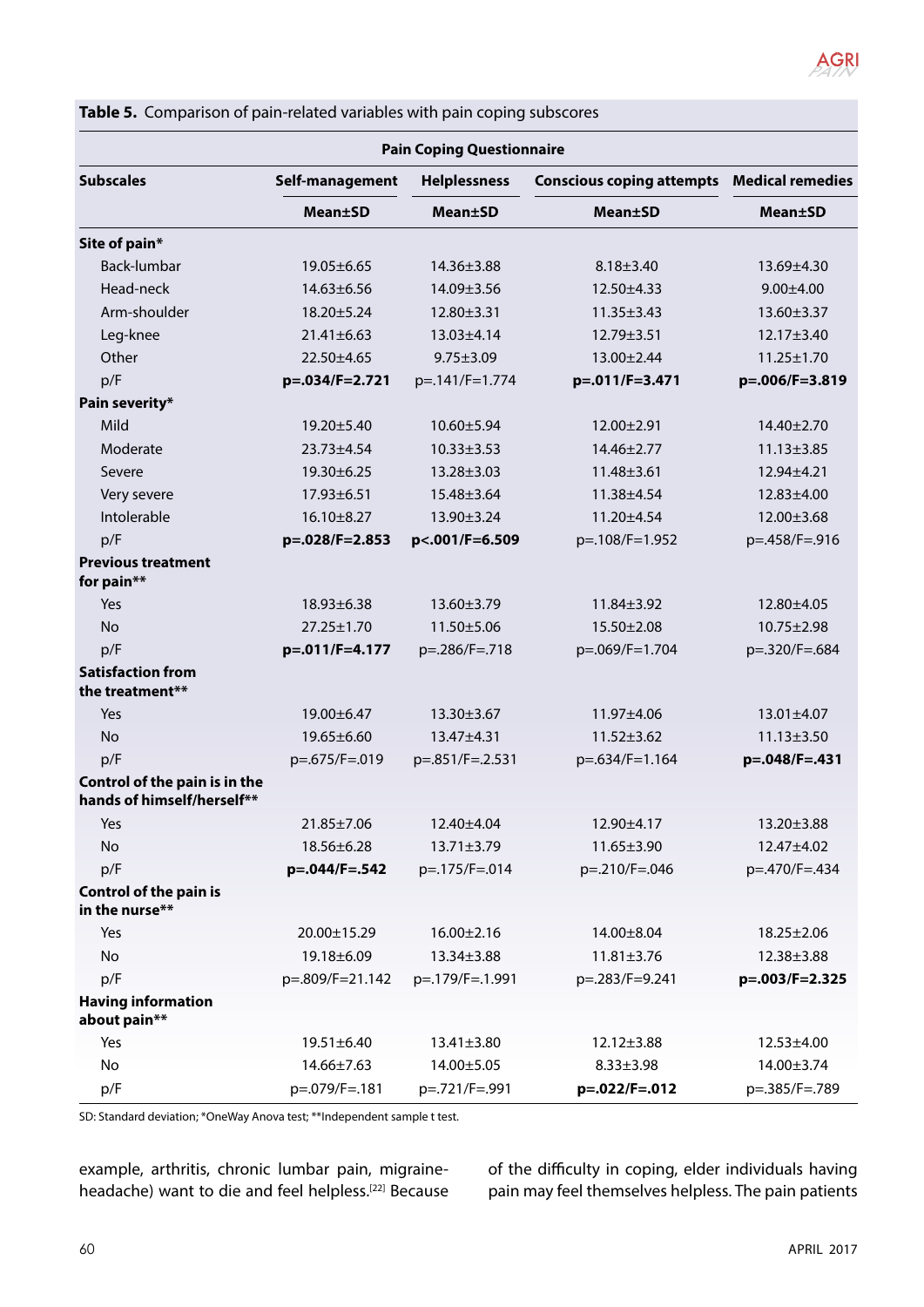who feel helplessness may see themselves inadequate, guilty, and worthless and this situation leads to depression in later stages. In these cases, nurses should develop methods to intervene by getting the patients express their emotions, develop trust relationships and help to increase the contact with the patient's environment.<sup>[11,23]</sup>

In our study, medical remedies subscore increased with the increasing helplessness subscore (Table 4). Similarly, Zamora&Clingerman (2011) have found that when elder individuals are able to cope with the pain symptoms, they usually try to get accustomed to the pain by carrying out social and physical activities instead of seeking for medical help.<sup>[24]</sup> Thus, by keeping in mind that individuals failing in pain management will have more tendency for seeking medical help, it is important for nurses not to fail to notice these patients as well as evaluating and supporting the coping methods of individuals believing that they are able to cope with the pain.

In our study, medical remedies subscore was higher compared to conscious coping attempts subscore (Table 3). Moreover, medical remedies subscore was found to increase along with the increasing conscious coping attempts subscore (Table 4). Cornally and McCarthy (2011) have evaluated the attitudes of seeking help for chronic pain in elder individuals and have found that 83% use analgesics for pain management and 69% use analgesics frequently. Furthermore, authors have reported that the demand for medical help changes according to the cause of pain and in the patients believing that the pain is organic in nature, the demand is higher.[25] This may be explained as the coping methods preferred by elder individuals change in accordance with their beliefs about the pain. Accordingly, the preferred ways of coping with pain in the pain management could vary with regard to patients' belief about pain. Therefore, nurses should assess patients' belief about pains and should consider the pain patients who have organic pain beliefs can be directed to seek medical remedies. On the other hand, they should consider the pain patients who have psychological pain beliefs can also benefit from cognitive-behavioral interventions.[12] In addition, the fact that nurses give information related with the methods used in pain management can help patients select appropriate methods.<sup>[8]</sup>

# **Comparison of Sociodemographic and Pain-Related Variables with PCQ Subscores**

In the study, medical remedies subscore was significantly higher in female patients compared to male patients. Babadag et al. have also reported similar results in algology patients aged under 65.[12] Accordingly, several studies have suggested that while pain sensitivity is higher, pain tolerance and painrelated self-efficacy are lower in females than males. [26] Moreover, females were found to report the pain more than males and this case has been suggested to be associated with cultural expectancy, social responsibilities and roles.<sup>[27]</sup> Sahin et al. have also reported that females tend to report the pain more than males and are more prone to the pain treatment.[28] Nurses should be particularly careful on the pain assessment of male patients considering they could seek medical remedies less than female patients. $[12,27]$ 

In our study, there was a significant difference between the medical diagnosis of the patients and PCQ subscores. Particularly, patients having a very painful disease such as neuralgia had lower subscores of self-management, conscious coping attempts and medical remedies. Similarly, several previous studies have also found lower helplessness subscores and problems in coping with the pain in patients with neuralgia or migraine.[21] It is believed that medical diagnosis and disease story of the patients affect the pain severity and thus coping with the pain. There was also a significant difference between the site of pain and PCQ subscores in our study. The subscore of self-management was significantly lower in patients having pain in the head-neck region compared to those having pain in the back-lumbar region (Table 5). Several previous studies have also found similar results in migraine patients.[16] While nurses provide nursing care to the pain patients, they should consider the fact that coping status may change according to the cause of pain rather than the site of pain.

On the other hand, in our study, patients using opioid drugs had significantly lower self-management subscore (p<0.05). Several studies have also suggested that patients do not prefer to use opioids, resulting in difficulties in the pain management. This was attributed to the fear about the side effects, the possibility of addiction, and inadequate information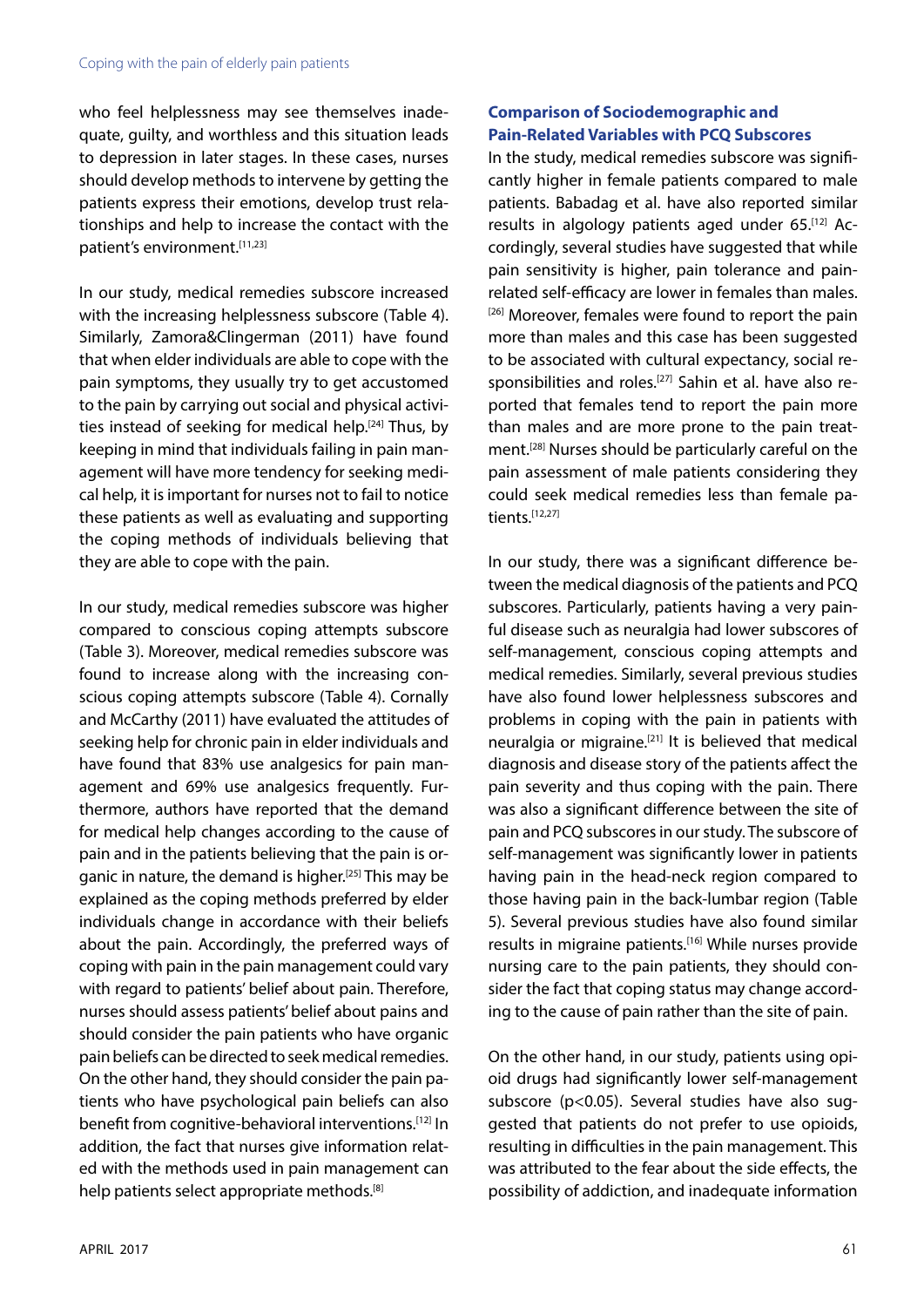

about the opioids.[29] The fact that nurses provide education to patients who use opioid drugs in the pain management on topics such as drug use, side effects and the effects of drug on the treatment could help increase adherence to treatment and will ensure success in pain management.<sup>[30]</sup>

The subscore of self-management was significantly higher in our patients who had received a painrelated treatment compared to those who had not (Table 5). Koch et al. (2004) have found similar results and suggested that patients make their choices about the pain management with the trial-and-error method and according to their previous experiences. Furthermore, it has been suggested that patients determine the coping method appropriate for them by their previous experiences, their level of knowledge about the pain and the severity of the pain.<sup>[31]</sup> The fact that nurses evaluate the pain experience of patients, take the true pain history, and examine the methods and the results related with these methods that pain patients use to cope with the pain will help identify nursing interventions.

In our study, the self-management subscore was significantly higher in patients believing that the control of pain is in their hands, besides, the subscore of medical remedies was also significantly higher in patients believing that it is in the hands of nurses (Table 5). Helmes and Gioburhun (2007) have used the Beliefs about Pain Control Scale in their study and the internal, external (physician etc.) and chance factors-related pain control were evaluated. In that study, the more the internal pain control, the less the helplessness; on the other hand, the more the control from external and chance factors, the more the helplessness feeling. Because internal control is believed to have positive effects on coping with the pain, internal control will improve individual coping ability with the pain.<sup>[32]</sup> Thus, it is important for nursing interventions to evaluate the belief of elder individuals about the pain control, to establish internal control in the patients and to use non-pharmacological methods such as cognitive-behavioral strategies (relaxation techniques, distraction etc.).

The subscore of cognitive coping attempts was significantly higher in our patients having knowledge about pain compared to those not having (Table 5). In the study by Dijkstra et al. (2001), the status of being prepared to self-coping with the chronic pain in fibromyalgia patients was examined and it has been found that although patients use the cognitive therapies in self-coping with the pain, these therapies are preferred by the patients only when they believe that they will benefit from it. $[33]$  Although there are limited number of studies evaluating the efficacy of cognitive therapies in elder compared to younger individuals, some previous studies have reported beneficial effects in geriatric patients having pain.<sup>[34]</sup> Vitiello et al. (2009) have studied the effect of cognitive-behavioral therapy on the sleep and pain and found that this type of therapy increases the sleep quality and decreases the pain after a 1-year followup period.[35] Thus, it is important for nurses to help and inform the patients about coping methods with the pain.

In conclusions; results of the present study suggest that the status of coping with the pain may differ among elderly pain patients. Nursing interventions should be planned by considering the methods of coping with the pain and associated factors in elder individuals. Also, in-service training programs should be provided to the nurses about these interventions. Elder individuals should be helped when making their choice about the most appropriate coping method by considering that helplessness decreases and the use of cognitive intervention increases in elder individuals having self-coping ability.

### **Acknowledgments**

The authors would like to thank the staffs at Algology Clinic and all the patients who so willingly participated in the study.

### *Conflict-of-interest issues regarding the authorship or article: None declared.*

*Peer-rewiew: Externally peer-reviewed.*

### **References**

- 1. Holahan CJ, Moos RH. Risk, resistance, and psychological distress: A longitudinal analysis with adults and children. J Abnorm Psychol 1987;96(1):3–13.
- 2. Lazarus RS, Folkman S. The coping process: An alternative to traditional formulations. Stress, Appraisal, and Coping. Springer Publishing Company, Newyork, USA; 1984. p. 141–2.
- 3. Akın Korhan E, Uyar M, Eyigör C, Hakverdioğlu Yönt G,